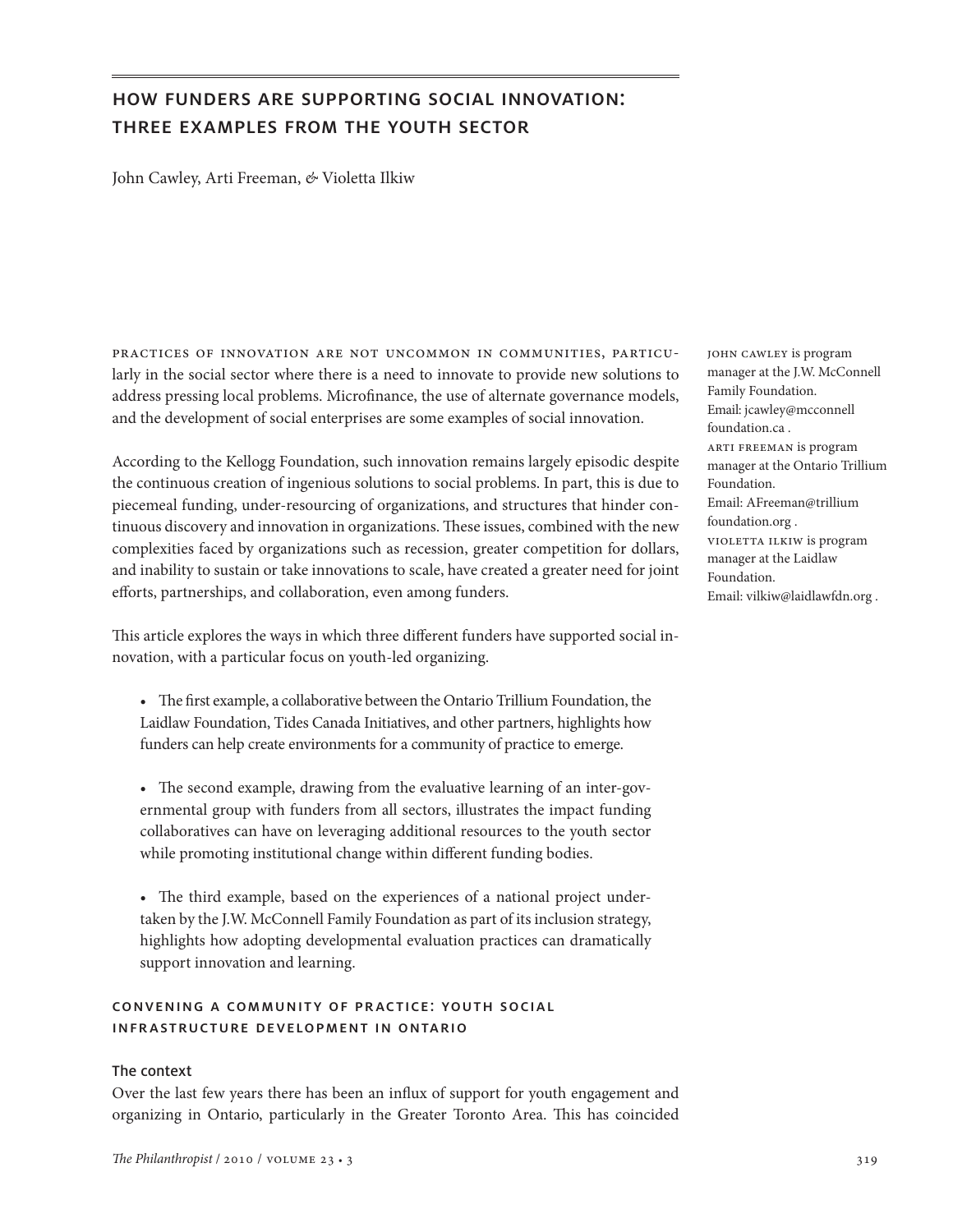

with a surge of activity and growing networks as young people find ways to solve their own problems. The Foundations and Pipelines research (http://www.laidlawfdn.org/ sites/ default/files/Foundations.pdf), completed through a working group convened and funded by the Laidlaw Foundation, identifies youth social infrastructure as the support required for good youth engagement and organizing in communities. Social infrastructure encompasses a variety of elements that collectively build capacity and sustainable support at individual and group levels, placing power in the hands of young people in communities.

During a series of informal meetings, the Ontario Trillium Foundation (OTF), the Laidlaw Foundation, and Tides Canada Initiatives identified an emerging trend and a growing gap in the youth sector, namely, the need for intermediaries and some sustained infrastructure to help youth in communities take on more proactive roles.

#### Innovation: Creating an environment for innovation

Recognizing this gap in social infrastructure, OTF and Laidlaw Foundation collaborated with Tides Canada Initiatives in March 2009 to convene over 50 youth organizers and other stakeholders who would collectively contribute to building an Ontario movement. The aim was not to create something new but to amplify and accelerate exciting work that was already happening.

While the funders involved sensed this was an important issue and that there was a transformation that needed to take place if youth engagement and organizing was to be more strategically supported, there existed many unanswered questions:

- What can we do together that is not possible to do on our own? What areas in youth organizing and engagement are ripe for change across the province?
- How can we amplify what is already working, for positive impact, for all those who are leading in youth work in Ontario?
- How can we build resilient community leaders and encourage our youth sector "change agents?"

At this gathering, young people from diverse sectors and groups converged around the issue of how to best to support and transform youth organizing in Ontario. The group agreed on the need for a coordinated provincial model. Bringing people together through this gathering created the space for innovation to take place and specifically tapped into the end users of the innovation, the youth themselves.

A smaller working group formed and met to implement the main priority set by the broader collaborative: to hold a wider stakeholder gathering. At the second gathering held in May 2010, funded by OTF and Laidlaw, a wider stakeholder group met that included youth from across Ontario, funders, policy makers, youth organizers, and youth serving groups. This gathering intentionally formed an inclusive space for shared power and decision-making, and paved the way for a new core team to lead the growing collaborative into the future.

OTF and Laidlaw Foundation continue to be part of this journey as the new collaborative transitions into its role and takes its mandate from the community that brought it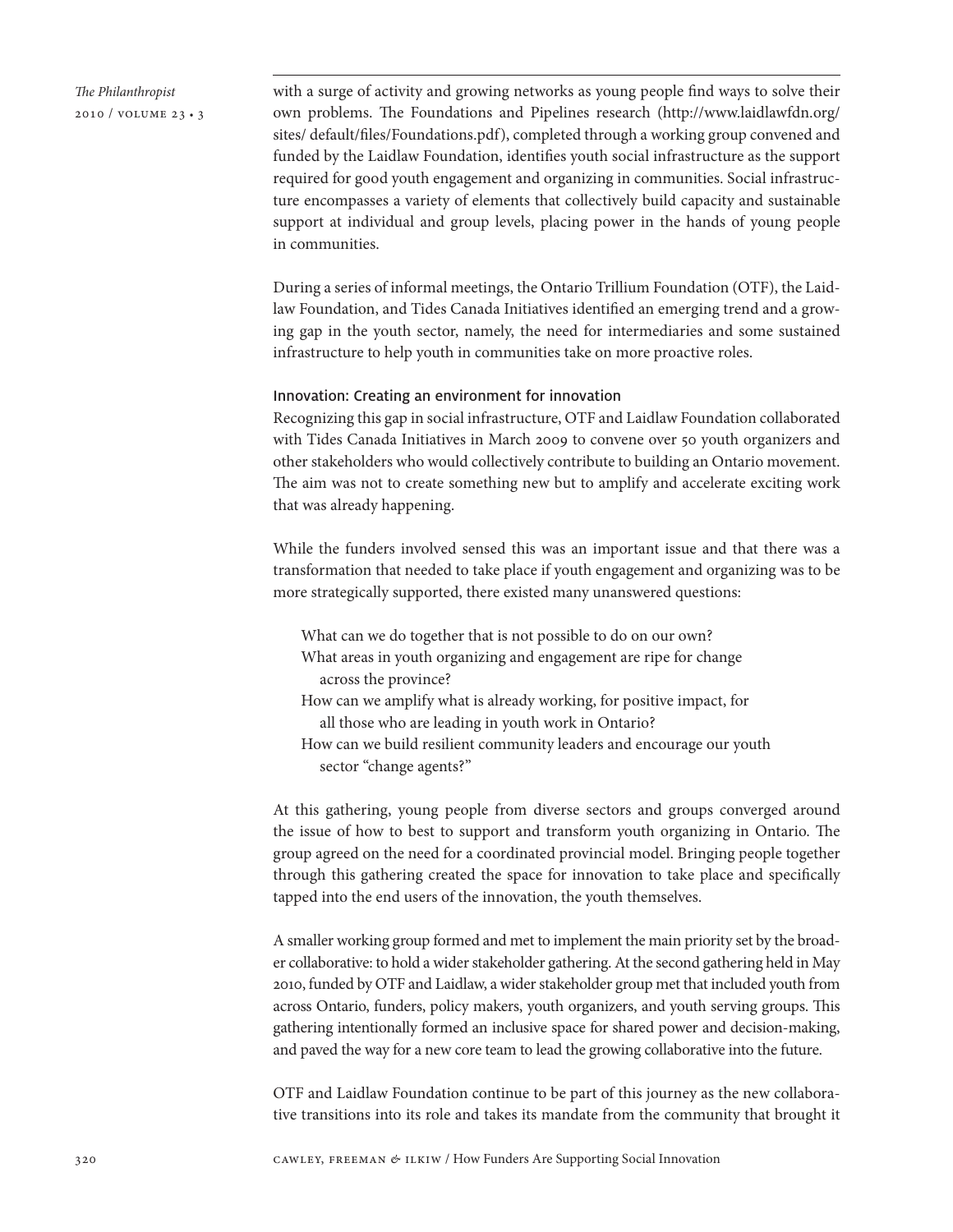together. The model of emergence is key to success in this collaboration between funders and youth stakeholders. Emergence is a theory and growing practice that looks at the way complex systems and patterns arise out of a multiplicity of relatively simple and previously unconnected interactions. Briefly, some key learnings are as follows:

• Fluid core team: The collaborative that emerged was extremely fluid. This allowed individuals to take part if they had something to contribute or leave if they felt they could not or had nothing more to contribute. While new members came and went, the core team did not alter its course but was able to continue moving forward. This was due in part to the clear mandate of the collaborative, the commitment of those involved, and the accountability they had to the broader stakeholder base.

• Social technology: The use of technology aids in maintaining momentum and is useful for ensuring collective planning and decision-making. OTF hosted an online community for members to continue conversations. It found, however, that this community was only used during heavy periods of planning and that face-to-face meetings are integral to any group process. Monthly check-in calls using conference calling provided by OTF and Laidlaw was a simple way for people to remain connected to the broader mandate of the collaborative and built a stronger core team.

• Remaining flexible as funders: As funders engaged in this process, we provided the space and conditions for the collaborative to develop outcomes as the initiative was implemented. Our flexibility allowed us to use our learning to help inform new processes and activities as we moved forward. As funders engaged in facilitating a large scale social change, it is important for us to learn and document what has and has not been achieved and why, in order to give birth to new innovations and share our knowledge with the sector.

The intended outcome of this innovation was to focus on the process of creating a space for new relationships to form, intergenerational dialogue, and a platform for the field to voice emerging ideas and issues. In the short term, as a result of this collaborative, as funders we have benefitted from direct access to the field informing our work and strategies in real time.

#### funding and transforming practice collaboratively: ArtReach

# The context

ArtReach Toronto Funders' Collaborative is an initiative of the Intergovernmental Roundtable of Arts Funders and Foundations (IRAFF). In December 2004, the idea for ArtReach began to take shape and a subcommittee was formed that eventually became the ArtReach Funders' Collaborative. The subcommittee identified a gap in access to arts opportunities for youth, and launched the ArtReach Toronto program in 2006 as a pilot with shared contributions totalling \$1.5 million over the three-year pilot period.

The ArtReach Toronto program has been extended by two years and is working through a transition process to move out of pilot phase. The collaborative is made up of 11 mem*The Philanthropist* 2010 / volume 23 • 3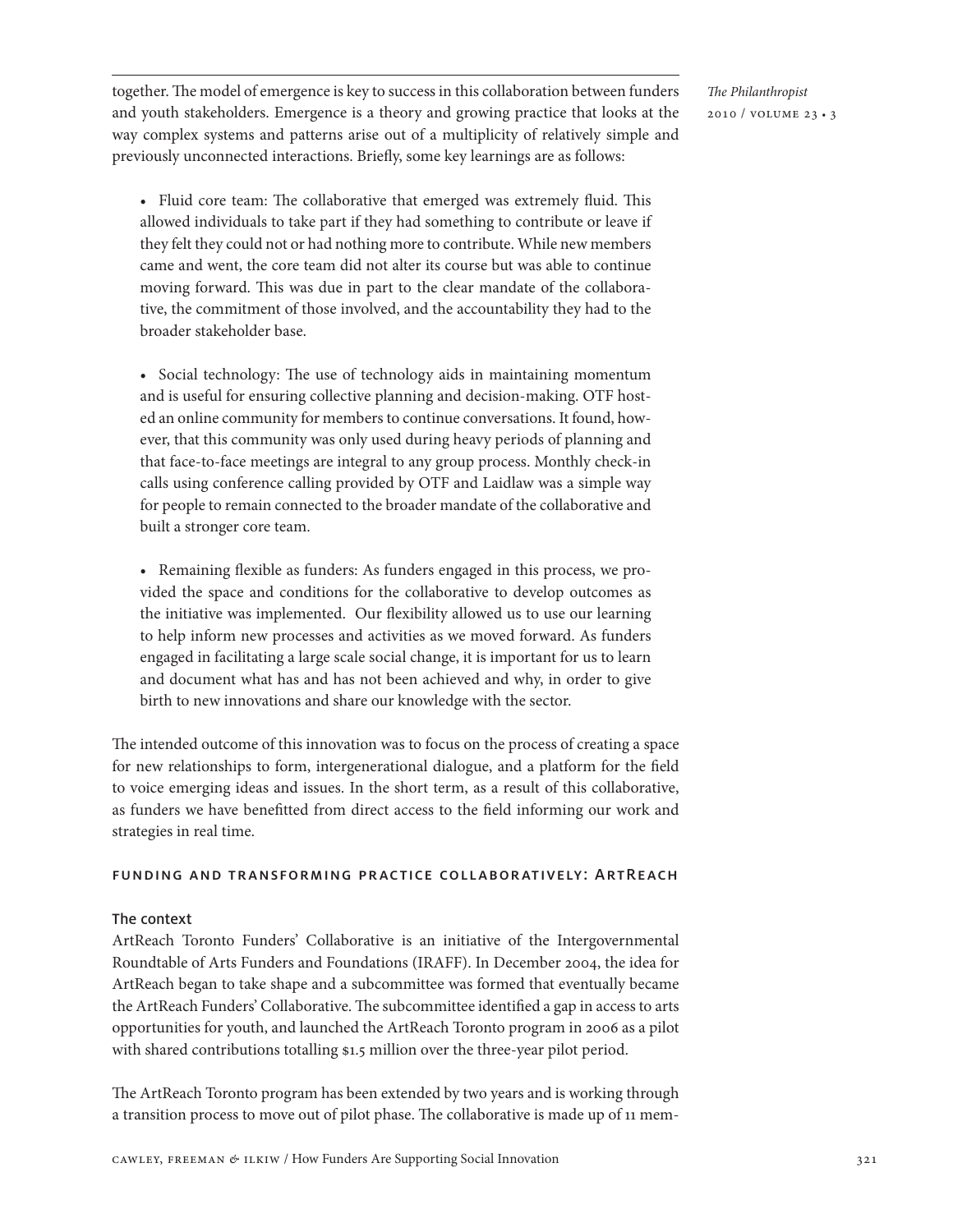*The Philanthropist* 2010 / volume 23 • 3 ber organizations, including arts councils, foundations, government involvement (at municipal, provincial and federal levels), and social agency funders.

#### The innovation: Collaborative funder partnership

ArtReach Toronto is a funding and capacity-building program that supports the meaningful engagement of Toronto youth through active participation in quality arts opportunities. The Funders' Collaborative of ArtReach Toronto pool their resources, allowing the pilot program to provide grants and technical support to youth arts applicants. Funders share in a process that is innovative by reducing barriers to access to arts funds for youth in marginalized communities in Toronto.

Collaborative members also sought to champion youth-led initiatives within their own organizations, breaking down barriers to funding and funders typically faced by youth. The pilot allowed funders to share risk, learn from each other, and contribute to a larger pool of funds that ultimately had the potential to deliver greater impact. As a collaborative group, funders made decisions on structure, administration, and direction of the program.

The ArtReach Toronto pilot has been a fascinating study in funder partnerships. A great deal has been learned over the past four years that is still being assessed by the ArtReach evaluator. Some lessons learned are as follows:

• Youth leadership: For the pilot to have validity, it was crucial to create space for youth leadership and to support the active involvement of youth. Youth were consulted in the initial formation of the pilot, and later young artists formed the grant review team who made the main grant recommendations on all grants reviewed by the ArtReach program. Youth were also involved in the evaluation process, in creating and delivering the workshop series, and in event planning for ArtReach.

• Shared values: The collaborative formalized its partnership with a signed Memorandum of Understanding (MOU) that was in effect for each partner who had contributed funds to the pilot. The MOU outlined goals and underlying values of the program and members, in effect, committed to shared values and risk for the program. It became evident how important such an agreement can be when members of a collaborative come from different sectors and perspectives, with different accountability expectations and operating styles. Signing on to an MOU that explicitly reminds collaborative partners of the shared values helped with decision-making, working with different agendas, and managing risk.

• In-kind resources: The time and skill commitment of collaborative partners and the administrative partner to ensure such a partnership runs smoothly cannot be underestimated. Collaborative members gave a great deal of time at Funders' Collaborative meetings, grant review team meetings, and additional subcommittees. A number of organizations contributed staff from various departments to help when needed, such as communications staff to help with the pilot launch.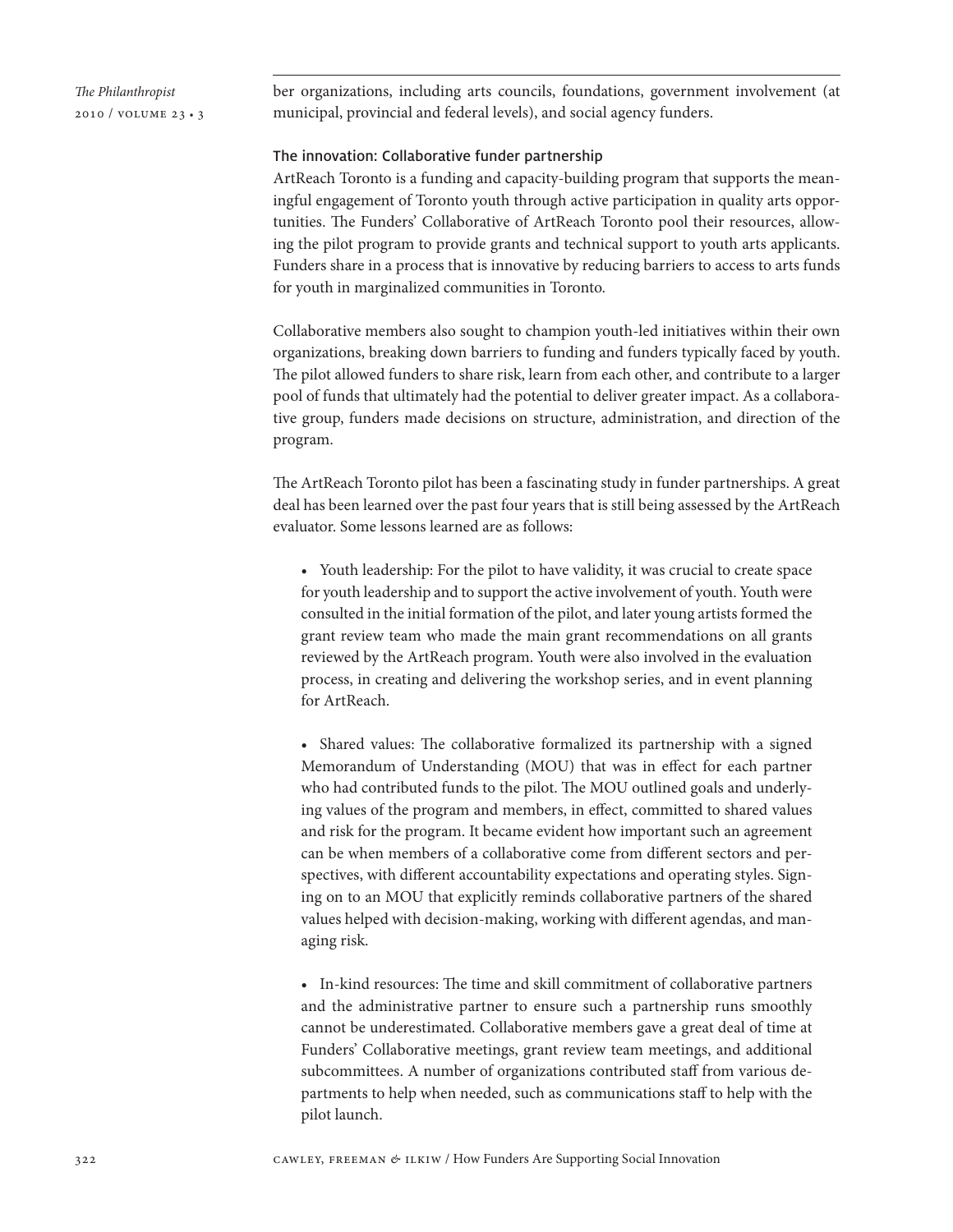• Clear decision-making structure: Implementing a clear decision-making structure and reporting process is a significant challenge with many partners with competing agendas. The collaborative worked well together for the most part, yet participation of different staff at different times in the process made decisions challenging, and this difficulty became most pronounced during the transition process. Collaboratives require ongoing attention, open dialogue, flexibility, and recognition of different layers of reporting and accountability (by collaborative partners, administrative agency, and pilot program staff).

Implementing a continuous evaluation process at the front-end of the program has allowed the collaborative to learn in real time. The program has had a number of successful outcomes in terms of reaching youth in marginalized communities, increasing the quality of arts experiences for young people and supporting emerging artists. The collaborative continues to absorb the learning from the pilot program in seeking a longerterm impact across funding organizations, allowing greater access for emerging young artists to existing arts funds. The full evaluation report can be downloaded at www. artreachtoronto.ca .

# evaluation as innovation: YouthScape

### The context

In 2006, the J.W. McConnell Family Foundation launched YouthScape, a project that sought to test and learn from promising approaches for engaging marginalized youth in their local communities. YouthScape was part of the Foundation's inclusion strategy, focusing on young people who felt disconnected from school and other mainstream organizations led by adults.

Over a period of four years, the Foundation invested in supporting young people to plan and carry out local projects (e.g., improving recreation programs, reducing tension among racial groups, finding voice through art and music, improving relations between homeless youth and the police, etc.). This strategy included national gatherings every year, providing support and training, undertaking evaluations, harvesting knowledge, and managing the project.

# Innovation: Use of developmental evaluation

There is no road map for engaging youth effectively. Within YouthScape, all the partners involved in the project were often making the path by walking it. The project aimed to provide a space where young people and adults could create opportunities for healing, empowerment, or engagement, depending on the priorities and skills of young people. As a result of frustration with evaluation approaches that focus primarily on methodological rigour and adherence to a logic model, the Foundation chose to use developmental evaluation as a way of keeping track of emerging dynamics and outcomes. Community partners and the Foundation needed continuous feedback from embedded evaluators; it needed to be learning and improving in real time, not judging and proving after the fact. Accordingly, each community partner employed a part-time developmental evaluator who was mentored by a national developmental evaluator who worked closely with the Foundation.

*The Philanthropist* 2010 / volume 23 • 3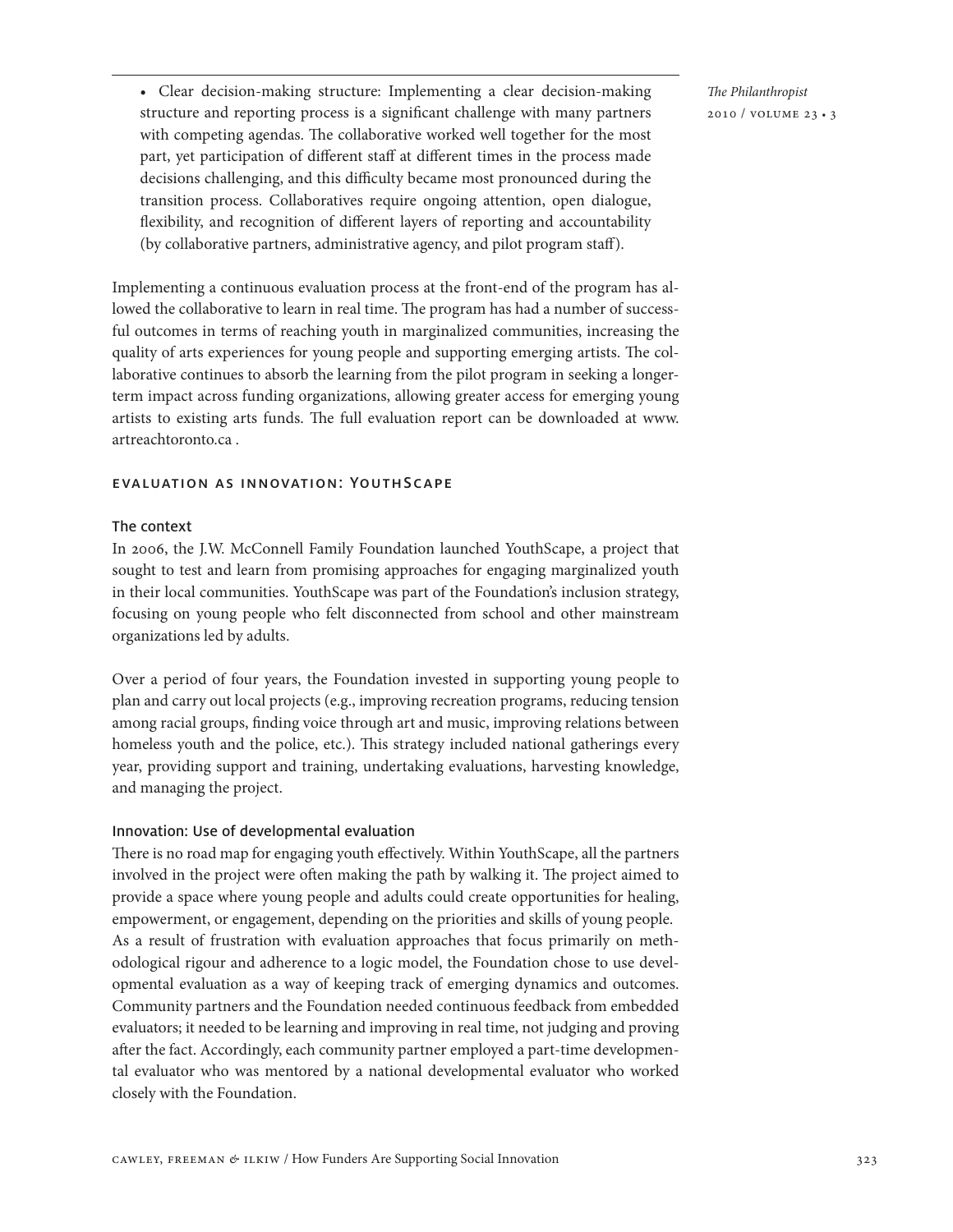*The Philanthropist* 2010 / volume 23 • 3 During the first 18 months of YouthScape, the developmental evaluators were able to surface tensions and misunderstandings which, had they gone unattended, might have undermined the entire initiative. Developmental evaluation led to modifying program designs, providing training, convening partners, and creating spaces for airing concerns in ways that could never have been anticipated. In short, the evaluative process contributed significantly to the success of the initiative.

The commitment to participate in the YouthScape project meant that some organizations would be in flux, experimenting with new ways of relating and working with youth. Developmental evaluation was chosen because it supports the process of innovation within an organization and in its activities. The process allows a project to work with evolving destinations, as YouthScape did, using youth engagement as a compass rather than a roadmap. Enthusiasm for developmental evaluation is tempered by the following cautions:

• Skilled practitioners: Developmental evaluators are more likely to come from a community facilitation background than a formal evaluation one. Emotional intelligence and an ability to pose strategic questions in an appreciative way may be more important than analytical skills.

• Organizational readiness: Some organizations are more ready than others for the messy process of developing and testing strategies as they proceed; control freaks may find themselves out of their comfort zone.

• The meter is always running: In most projects, a fully funded, external developmental evaluator will not be an option; it may simply be too expensive. Rigorously field-testing project assumptions against actual performance, and then adjusting the proposed outcomes and design, has to become part of the organization's culture rather than a job for an external consultant. As developmental evaluation grows as a field, we look forward to seeing process guides and tools that would allow groups to manage more of the developmental evaluation function on their own.

In the spirit of YouthScape – continuous learning and improvement – the developmental evaluators have created A Practitioner's Guide to Developmental Evaluation to inform and inspire other funders and practitioners in the use of developmental evaluation. Continuous learning can be seen as the key outcome of this initiative. As an inclusion strategy, the intention was to create space for intergenerational dialogue, capacity building for youth and organizations. Other tangible outcomes of YouthScape occurred at the community level, with local partners embedding the lessons of YouthScape, such as ways of interacting with youth, and governance models, assumptions about participation, into larger systems (for example, municipal policy). At the national level, the Foundation systematically captured learning about promising approaches for engaging youth and created a suite of tools and publications for dissemination to a wider audience of community practitioners and policy makers.